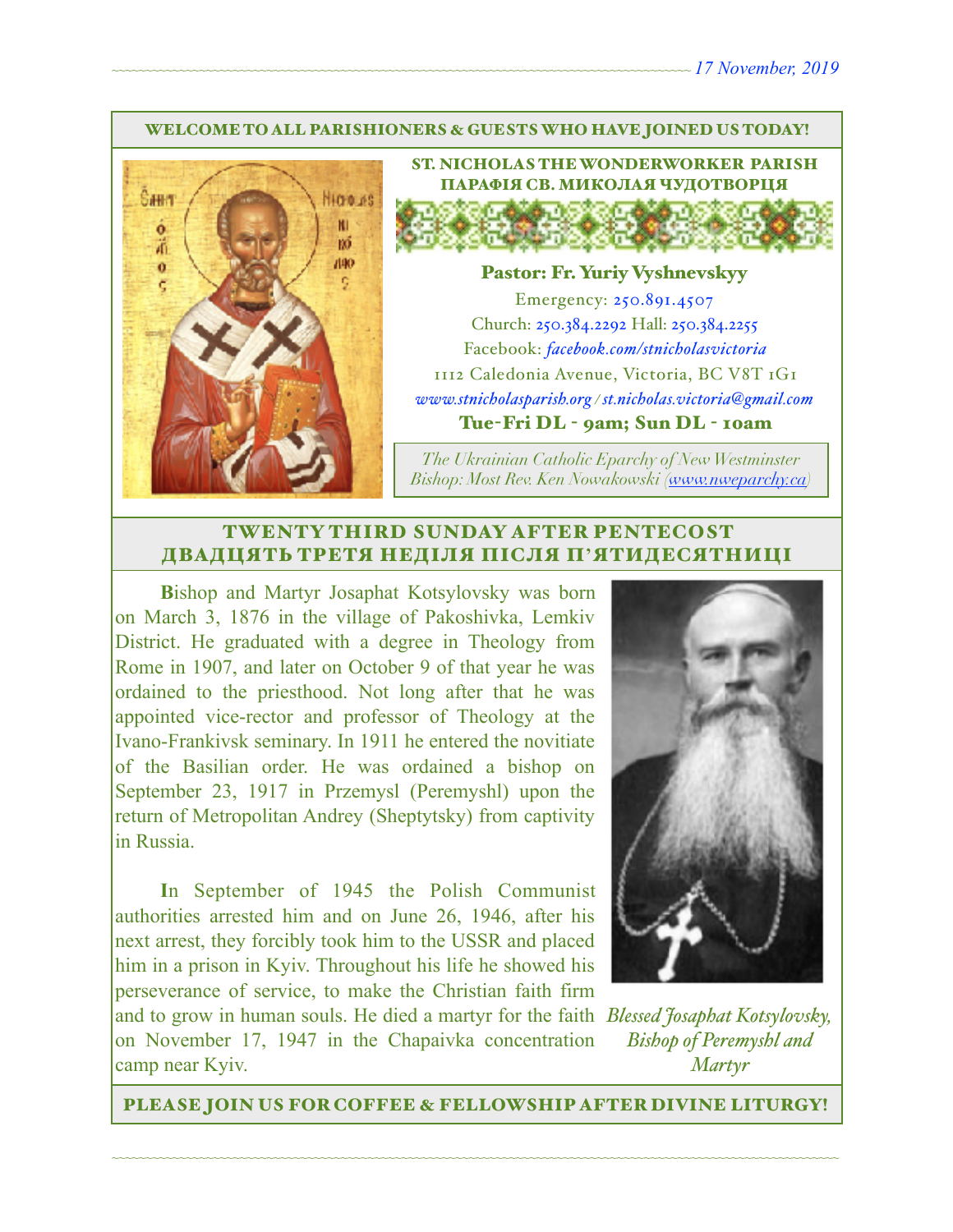| <b>SUNDAY HYMNS</b>                                                                                                                                                                                                                                                                                                                                                                                                                                                                                                                                                                                                                                                                                                                                                                                                                               |                |                                                                         |                          |         |  |  |
|---------------------------------------------------------------------------------------------------------------------------------------------------------------------------------------------------------------------------------------------------------------------------------------------------------------------------------------------------------------------------------------------------------------------------------------------------------------------------------------------------------------------------------------------------------------------------------------------------------------------------------------------------------------------------------------------------------------------------------------------------------------------------------------------------------------------------------------------------|----------------|-------------------------------------------------------------------------|--------------------------|---------|--|--|
| <b>OPENING HYMN</b>                                                                                                                                                                                                                                                                                                                                                                                                                                                                                                                                                                                                                                                                                                                                                                                                                               |                | В Страсі і Покорі / We Are Gathered Here To Worship pg. 244-245         |                          |         |  |  |
| <b>COMMUNION HYMN</b>                                                                                                                                                                                                                                                                                                                                                                                                                                                                                                                                                                                                                                                                                                                                                                                                                             |                | Вірую, Господи / I Do Believe pg. 246-247                               |                          |         |  |  |
| <b>CLOSING HYMN</b>                                                                                                                                                                                                                                                                                                                                                                                                                                                                                                                                                                                                                                                                                                                                                                                                                               |                | Вислухай, Боже Могучий / Grant Us the Grace pg. 280-281                 |                          |         |  |  |
| Please join us today in singing our Sunday hymns!                                                                                                                                                                                                                                                                                                                                                                                                                                                                                                                                                                                                                                                                                                                                                                                                 |                |                                                                         |                          |         |  |  |
|                                                                                                                                                                                                                                                                                                                                                                                                                                                                                                                                                                                                                                                                                                                                                                                                                                                   |                | <b>SUNDAY &amp; DAILY SCHEDULE</b>                                      |                          |         |  |  |
| <b>SUNDAY, November 17</b>                                                                                                                                                                                                                                                                                                                                                                                                                                                                                                                                                                                                                                                                                                                                                                                                                        |                | Divine Liturgy - for the Parishioners of St Nicholas Parish<br>10:00 AM |                          |         |  |  |
| MONDAY, November 18                                                                                                                                                                                                                                                                                                                                                                                                                                                                                                                                                                                                                                                                                                                                                                                                                               |                | <b>NO SERVICES</b>                                                      |                          |         |  |  |
| <b>TUESDAY, November 19</b>                                                                                                                                                                                                                                                                                                                                                                                                                                                                                                                                                                                                                                                                                                                                                                                                                       |                | Divine Liturgy of St. John Chrysostom                                   |                          | 9:00 AM |  |  |
| <b>WEDNESDAY, November 20</b>                                                                                                                                                                                                                                                                                                                                                                                                                                                                                                                                                                                                                                                                                                                                                                                                                     |                | Divine Liturgy of St. John Chrysostom                                   |                          | 9:00 AM |  |  |
| <b>THURSDAY, November 21</b>                                                                                                                                                                                                                                                                                                                                                                                                                                                                                                                                                                                                                                                                                                                                                                                                                      |                | Divine Liturgy of St. John Chrysostom                                   |                          | 9:00 AM |  |  |
| <b>FRIDAY, November 22</b>                                                                                                                                                                                                                                                                                                                                                                                                                                                                                                                                                                                                                                                                                                                                                                                                                        |                | Divine Liturgy of St. John Chrysostom                                   |                          | 9:00 AM |  |  |
| <b>SATURDAY, November 23</b>                                                                                                                                                                                                                                                                                                                                                                                                                                                                                                                                                                                                                                                                                                                                                                                                                      |                | <b>NO SERVICES</b>                                                      |                          |         |  |  |
| <b>SUNDAY, November 24</b>                                                                                                                                                                                                                                                                                                                                                                                                                                                                                                                                                                                                                                                                                                                                                                                                                        |                | Divine Liturgy - for the Parishioners of St Nicholas Parish<br>10:00 AM |                          |         |  |  |
| Please Note: to request a Divine Liturgy for a special intention, please see Fr. Yuriy to arrange for it!                                                                                                                                                                                                                                                                                                                                                                                                                                                                                                                                                                                                                                                                                                                                         |                |                                                                         |                          |         |  |  |
| <b>SUNDAY EPISTLE READERS</b>                                                                                                                                                                                                                                                                                                                                                                                                                                                                                                                                                                                                                                                                                                                                                                                                                     |                |                                                                         |                          |         |  |  |
| <b>DATE</b>                                                                                                                                                                                                                                                                                                                                                                                                                                                                                                                                                                                                                                                                                                                                                                                                                                       | <b>READING</b> | <b>UKRAINIAN</b>                                                        | <b>ENGLISH</b>           |         |  |  |
| SUNDAY, November 17                                                                                                                                                                                                                                                                                                                                                                                                                                                                                                                                                                                                                                                                                                                                                                                                                               | Eph. 2:4-10    | Yuliya Pelekhata                                                        | Carol Chapman            |         |  |  |
| <b>SUNDAY, November 24</b>                                                                                                                                                                                                                                                                                                                                                                                                                                                                                                                                                                                                                                                                                                                                                                                                                        | Eph. 2:14-22   | Dmytro Maksymiv                                                         | <b>Caroline Study</b>    |         |  |  |
| <b>SUNDAY, December 1</b>                                                                                                                                                                                                                                                                                                                                                                                                                                                                                                                                                                                                                                                                                                                                                                                                                         | Eph. 4:1-6     | Kateryna Yaremyn                                                        | Darryl Huculak           |         |  |  |
| <b>SUNDAY, December 8</b>                                                                                                                                                                                                                                                                                                                                                                                                                                                                                                                                                                                                                                                                                                                                                                                                                         | Heb. 13:17-21  | Liliia Palyvoda                                                         | Graciela Spaciuk-Schwarz |         |  |  |
| Thank you, Epistle readers, for your service in proclaiming God's Word!                                                                                                                                                                                                                                                                                                                                                                                                                                                                                                                                                                                                                                                                                                                                                                           |                |                                                                         |                          |         |  |  |
|                                                                                                                                                                                                                                                                                                                                                                                                                                                                                                                                                                                                                                                                                                                                                                                                                                                   |                | PASTORAL MINISTRY & HOLY MYSTERIES                                      |                          |         |  |  |
| should be given to the parish priest, and he should be contacted before any other arrangements are made                                                                                                                                                                                                                                                                                                                                                                                                                                                                                                                                                                                                                                                                                                                                           |                |                                                                         |                          |         |  |  |
| Bequests & Wills: Leaving a bequeath is a process of giving a donation through your will. It is<br>simply a distribution from your estate to a charitable organization through your last will and testament. It<br>can be as small or as large a donation as you wish. It is important that you talk to your lawyer about the<br>process. In your kindness please remember St Nicholas the Wonderworker Ukrainian Catholic Church in<br>your bequeath and will. If anyone wishes to make such a bequeath in their will, the following clause may<br>be included or added to a will: "I give, devise, and bequeath to St Nicholas the Wonderworker Ukrainian<br>Catholic Parish - 1112 Caledonia Avenue, Victoria BC, V8T 1G1, the sum of \$ (or<br>$\%$ of my<br>estate), to be used for the benefit of the parish and it's pastoral activities." |                |                                                                         |                          |         |  |  |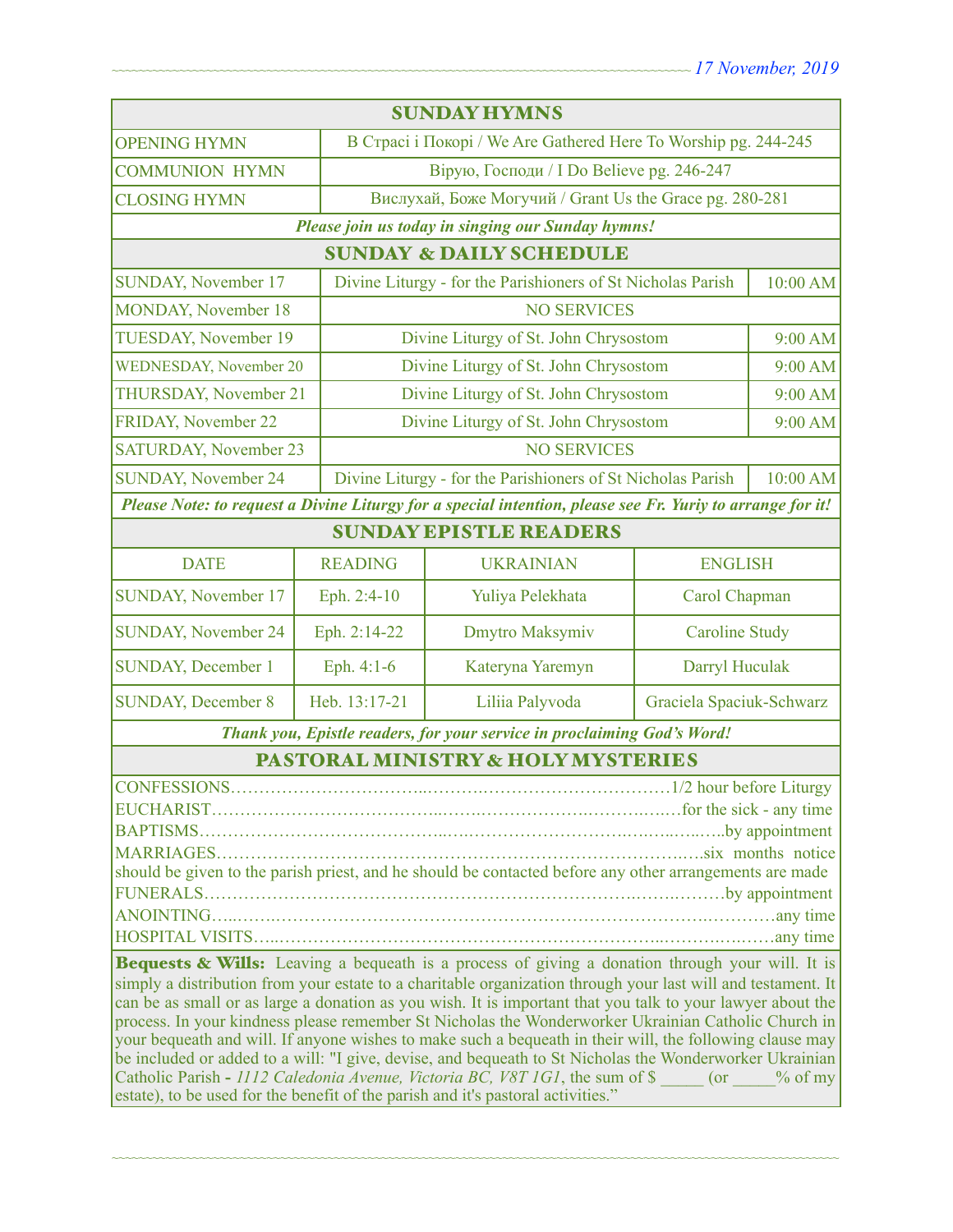# **Vibrant Parish Prayer**

**O** God, Creator of Heaven and Earth! Because of your indescribable love for us, you sent your Only-Begotten Son, Our Lord and Saviour, Jesus Christ - The Way, The Truth, and The Life and our Salvation. In His name, we turn to You. Strengthen our hearts and minds in Christian love and in unity of purpose as we strive to build a Vibrant Parish. Give us the grace to model our lives according to the Word of God. Instill in us the desire to pray and to celebrate the Holy Mysteries as one Christian Family in our Parish Community. Inspire us to follow Your great command to be a servant to the less fortunate among us! Grant this, O Lord, through the mercies and love for mankind of Your Only-Begotten Son with whom You are blessed, together with Your All-Holy, Good and Life-Giving Spirit, now and forever and ever. Amen!



# **St. Nicholas Parish**

**A Place To Encounter The Living Christ** Through the word, the Holy Mysteries & Prayer, Serving One's Neighbor, Leadership Fostering & Serving Unity and Missionary Spirit (His Beatitude Sviatoslav)



## **Молитва Живої Парафії**

**Г**осподи Ісусе Христе, Пастирю Добрий, як колись Ти пригорнув заблуканих овечок, щоб вони пізнали Твій голос і були Твоїм стадом, так і сьогодні глянь ласкаво з небесних висот на нашу парафію та зішли на неї Твого Святого Духа, щоб вона була місцем пізнання радості Доброї Новини. Скріплюй нас Твоєю присутністю та єднай нас кожночасно в молитві. Даруй нам духа служіння ближньому, щоб у нашій парафії кожний міг зустріти Тебе, милостивого Бога. Благослови наш духовний провід Твоєю мудрістю і дай, щоб ніхто з нас не шкодував ні часу, ні талантів, ні матеріальних дібр для розбудови Твого царства. Єднай нас у мирі та злагоді, щоб ми були Твоєю спільнотою любові. Всели в нас місійного духа, щоб ми стали тим світилом євангельського слова, молитви і добрих діл, що кличе кожного до участі в Божественному житті, щоб славилося, Спасе, Твоє Ім'я з безначальним Твоїм Отцем та пресвятим, благим і животворящим Твоїм Духом нині, і повсякчас, і на віки віків. Амінь.

# DIVINE LITURGY PROPERS

*The Divine Liturgy of our Father among the Saints John Chrysostom An Anthology for Worship: Liturgy - pg. 270-318; propers - pg. 349* 

**Troparion, Tone 6:** Angelic powers were upon Your tomb\* and the guards became like dead men;\* Mary stood before Your tomb\* seeking Your most pure body.\* You captured Hades without being overcome by it.\* You met the Virgin and granted life.\* O Lord, risen from the dead,\* glory be to You.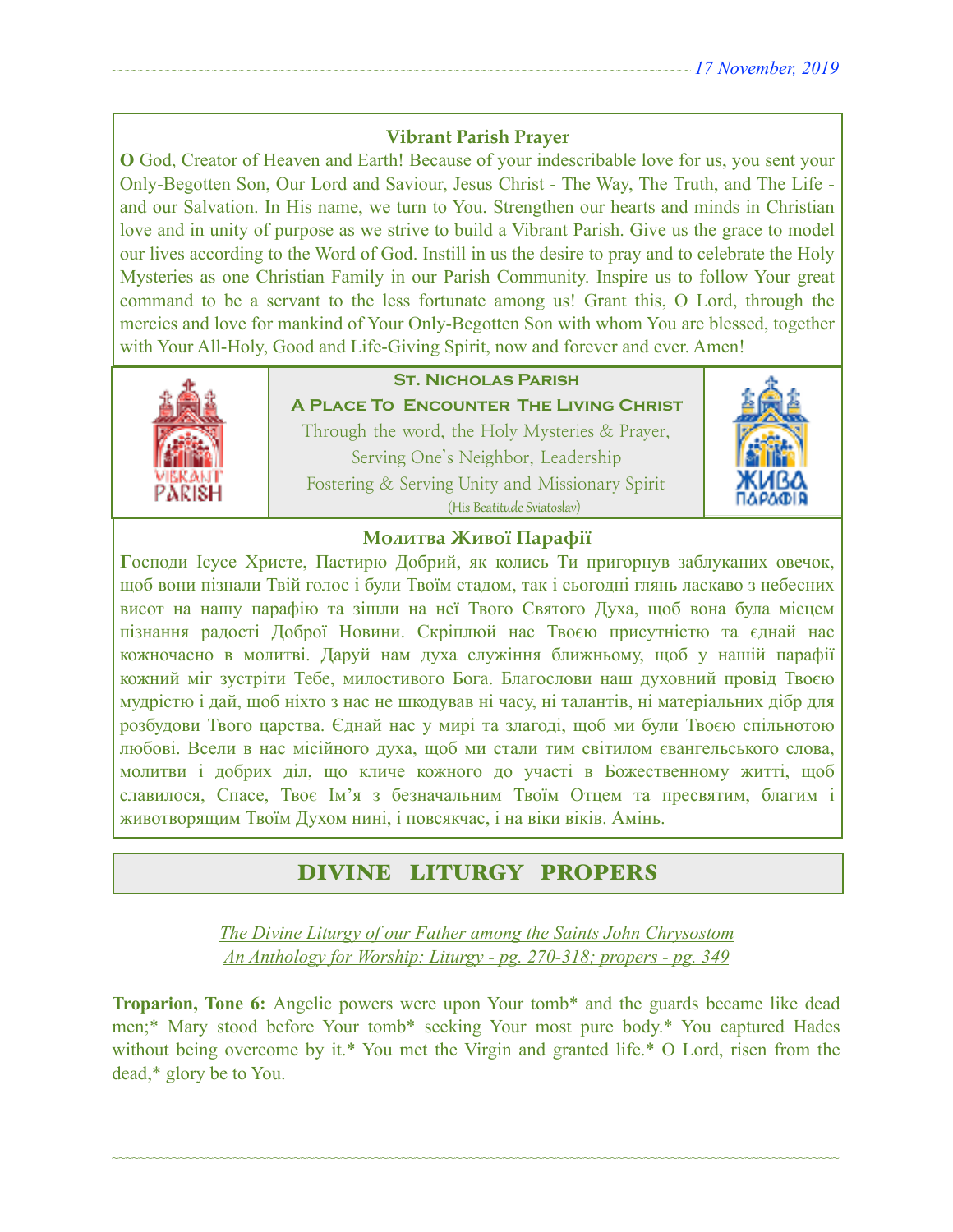**Glory: Kontakion, Tone 6:** With his life-giving hand\* Christ our God, the Giver of life,\* raised all the dead from the murky abyss\* and bestowed resurrection upon humanity.\* He is for all the Saviour,\* the resurrection and the life, and the God of all.

**Now: Theotokion, Tone 6:** Undaunted patroness of Christians,\* O steadfast intermediary with the Creator,\* turn not away from the suppliant voices of sinners,\* but in Your kindness come to help us who cry out to You in faith.\* Be quick to intercede, make haste to plead,\* for You are ever the patroness of those who honour You, O Mother of God.

**Prokimenon, Tone 6:** Save Your people, O Lord,\* and bless Your inheritance. *Verse:* Unto You I will cry, O Lord my God, lest you turn from me in silence.

**Epistle - Eph. 2:4-10 - A Reading from the Letter of Saint Apostle Paul to Ephesians:** Brothers and Sisters, God, is rich in mercy, out of the great love with which he loved us even when we were dead through our trespasses, made us alive together with Christ—by grace you have been saved— and raised us up with him and seated us with him in the heavenly places in Christ Jesus, so that in the ages to come he might show the immeasurable riches of his grace in kindness towards us in Christ Jesus. For by grace you have been saved through faith, and this is not your own doing; it is the gift of God— not the result of works, so that no one may boast. For we are what he has made us, created in Christ Jesus for good works, which God prepared beforehand to be our way of life.

**Alleluia, Tone 6:** *Verse:* He who lives in the aid of the Most High, shall dwell under the protection of the God of heaven. *Verse:* He says to the Lord: You are my protector and my refuge, my God, in Whom I hope.

**Gospel - Lk 8: 26-39 -** At that time Jesus arrived at the country of the Gerasenes, which is opposite Galilee. As he stepped out on land, a man of the city who had demons met him. For a long time he had worn no clothes, and he did not live in a house but in the tombs. When he saw Jesus, he fell down before him and shouted at the top of his voice, 'What have you to do with me, Jesus, Son of the Most High God? I beg you, do not torment me'— for Jesus had commanded the unclean spirit to come out of the man. (For many times it had seized him; he was kept under guard and bound with chains and shackles, but he would break the bonds and be driven by the demon into the wilds.) Jesus then asked him, 'What is your name?' He said, 'Legion'; for many demons had entered him. They begged him not to order them to go back into the abyss. Now there on the hillside a large herd of swine was feeding; and the demons begged Jesus to let them enter these. So he gave them permission. Then the demons came out of the man and entered the swine, and the herd rushed down the steep bank into the lake and was drowned. When the swineherds saw what had happened, they ran off and told it in the city and in the country. Then people came out to see what had happened, and when they came to Jesus, they found the man from whom the demons had gone sitting at the feet of Jesus, clothed and in his right mind. And they were afraid. Those who had seen it told them how the one who had been possessed by demons had been healed. Then all the people of the surrounding country of the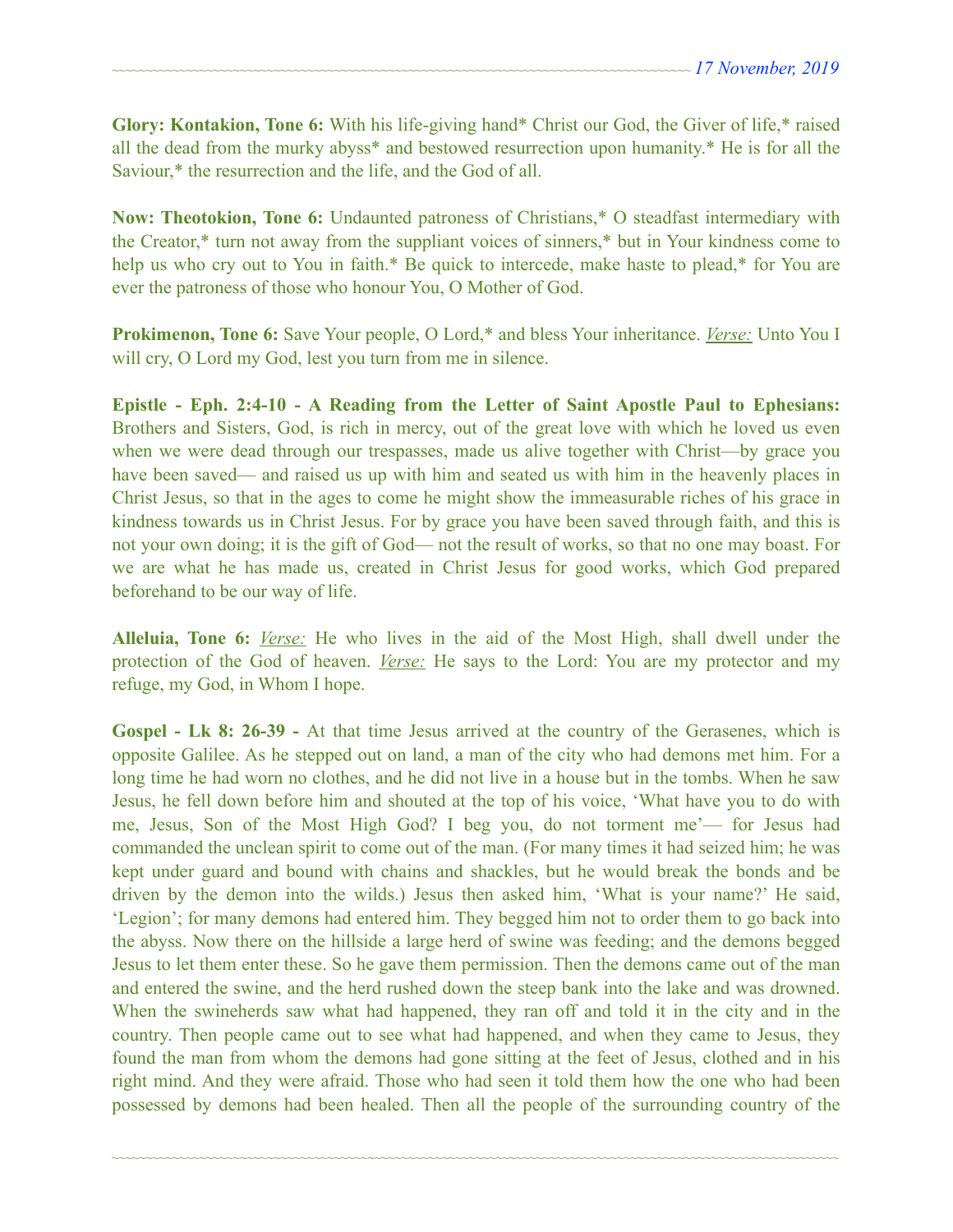Gerasenes asked Jesus to leave them; for they were seized with great fear. So he got into the boat and returned. The man from whom the demons had gone begged that he might be with him; but Jesus sent him away, saying, 'Return to your home, and declare how much God has done for you.' So he went away, proclaiming throughout the city how much Jesus had done for him.

**Communion Verse:** Praise the Lord from the heavens;\* praise Him in the highest. Alleluia, alleluia,\* alleluia!

**Prayer After Holy Communion:** Having been made worthy to partake in a mystical way of Your immaculate Body and precious Blood, O Christ our God, I acclaim and bless, worship and glorify You, and proclaim the greatness of Your saving acts, now and for ever and ever. Amen. *(more Prayers After Holy Communion on pg. 324-326 in the Anthology book).* 

 $\left| \diamond \right| \diamond \left| \diamond \right|$ 

**Тропар, глас 6:** Ангельські сили на гробі Твоїм\* і сторожі омертвіли;\* Марія ж стояла при гробі,\* шукаючи пречистого тіла Твого.\* Полонив Ти ад і, не переможений від нього,\* зустрів Ти Діву, даруючи життя.\* Воскреслий з мертвих, Господи, слава Тобі!

**Слава: Кондак, глас 6:** Животворною рукою Життєдавець, Христос Бог,\* воскресив з темних безодень всіх померлих\* і подав воскресіння людському родові:\* Він бо усіх Спаситель,\* восресіння, життя і Бог усіх.

**І нині: Богородичний, глас 6:** Заступнице християн бездоганна,\* Посереднице до Творця незамінна,\* не погорди молінням грішних,\* але випереди, як Блага, з поміччю нам, що вірно Тобі співаємо.\* Поспішись на молитву і скоро прийди на моління,\* заступаючи повсякчас, Богородице, тих, що Тебе почитають.

**Прокімен, глас 6:** Спаси, Господи, \* людей Твоїх \* і благослови спадкоємство Твоє. *Стих:* До Тебе, Господи, взиватиму; Боже мій, не відвертайсь мовчки від мене.

**Апостол - Еф. 2:4-10 - До Ефесян Послання Святого Апостола Павла Читання:** Браття і сестри, Бог, багатий милосердям, з-за великої своєї любови, якою полюбив нас, мертвих нашими гріхами, оживив нас разом із Христом – благодаттю ви спасені! – І разом з ним воскресив нас, і разом посадовив на небі у Христі Ісусі; щоб у наступних віках він міг показати надзвичайне багатство своєї благодаті у своїй доброті до нас у Христі Ісусі. Бо ви спасені благодаттю через віру. І це не від нас: воно дар Божий. Воно не від діл, щоб ніхто не міг хвалитися. Бо ми його створіння, створені у Христі Ісусі для добрих діл, які Бог уже наперед був приготував, щоб ми їх чинили.

**Алилуя, глас 6:** *Стих:* Хто живе під охороною Всевишнього, під покровом Бога небесного оселиться. *Стих:* Скаже він Господеві: Ти заступник мій і пристановище моє, Бог мій, на котрого я надіюся.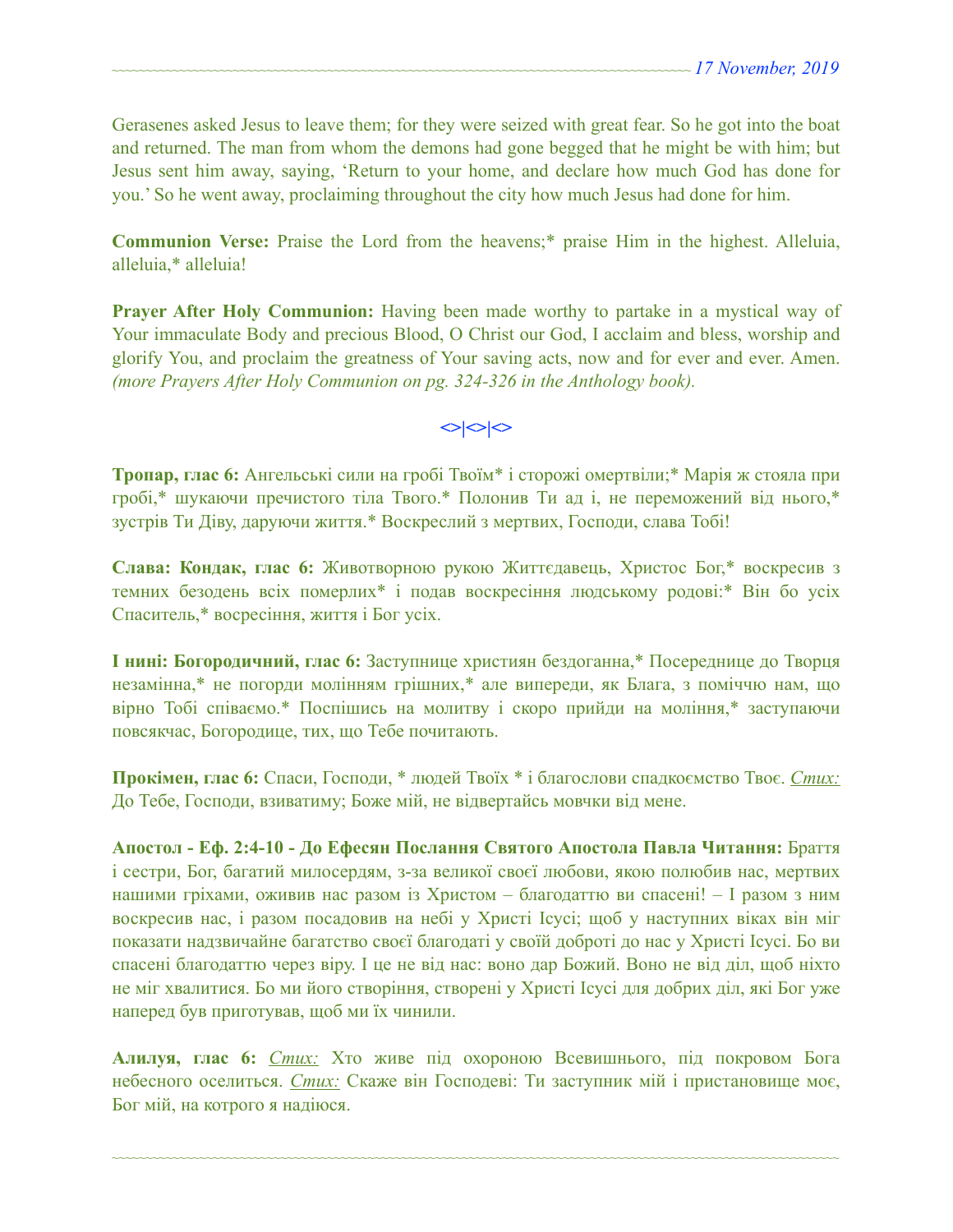**Євангеліє - Лк 8:26-39 -** І вони припливли до землі Гадаринської, що навпроти Галілеї. І, як на землю Він вийшов, перестрів Його один чоловік із міста, що довгі роки мав він демонів, не вдягався в одежу, і мешкав не в домі, а в гробах. А коли він Ісуса побачив, то закричав, поваливсь перед Ним, і голосом гучним закликав: Що до мене Тобі, Ісусе, Сину Бога Всевишнього? Благаю Тебе, не муч мене! Бо звелів Він нечистому духові вийти з людини. Довгий час він хапав був його, і в'язали його ланцюгами й кайданами, і стерегли його, але він розривав ланцюги, і демон гнав по пустині його. А Ісус запитався його: Як тобі на ім'я? І той відказав: Леґіон, бо багато ввійшло в нього демонів. І благали Його, щоб Він їм не звелів іти в безодню. Пасся ж там на горі гурт великий свиней. І просилися демони ті, щоб дозволив піти їм у них. І дозволив Він їм. А як демони вийшли з того чоловіка, то в свиней увійшли. І череда кинулась із кручі до озера, і потопилась. Пастухи ж, як побачили теє, що сталось, повтікали, та в місті й по селах звістили. І вийшли побачити, що сталось. І прийшли до Ісуса й знайшли, що той чоловік, що демони вийшли із нього, сидів при ногах Ісусових вдягнений та при умі, і полякались... Самовидці ж їм розповіли, як видужав той біснуватий. І ввесь народ Гадаринського краю став благати Його, щоб пішов Він від них, великий бо страх обгорнув їх. Він же до човна ввійшов і вернувся. А той чоловік, що демони вийшли із нього, став благати Його, щоб бути при Ньому. Та Він відпустив його, кажучи: Вернися до дому свого, і розповіж, які речі великі вчинив тобі Бог! І той пішов, і по цілому місту звістив, які речі великі для нього Ісус учинив!

**Причасний:** Хваліте Господа з небес,\* хваліте Його на висотах. Алилуя, алилуя, алилуя!

**Молитва По Святім Причастю:** Таїнственно удостоївшись бути причасником Твого пречистого тіла і чесної крови, Христе Боже, оспівую і благословлю, поклоняюся, і славлю, і величаю спасіння Твої, Господи, нині і повсякчас, і на віки вічні. Амінь. *(більше Молитов По Святім Причастю на ст. 80-87 в маленькій книжечці "Божественна Літургія")*.

# ANNOUNCEMENTS

✦**HAPPY BIRTHDAY** to MATTHEW DEMERCHANT, ANDRIY YAREMYN and all those who celebrated their birthdays this past week. May the Lord Our God continue to bless you abundantly and the Holy Mother of God protects you at all times. Многая Літа!

✦**PRAYER REQUEST:** Please keep in your prayers SYLVIA KELLY, EVE BRUCE-LOCKHART and other members of our parish, our family and friends who are ailing, in hospitals, nursing homes and those who are not able to join actively in their community.

✦**ISLAND CATHOLIC SCHOOLS** is accepting applications for the following positions: Fulltime Intermediate Teacher at St. Joseph's School, Victoria; Full-time Temporary Intermediate Teacher at St. Patrick's School, Victoria; On-call Educational Assistants for various schools;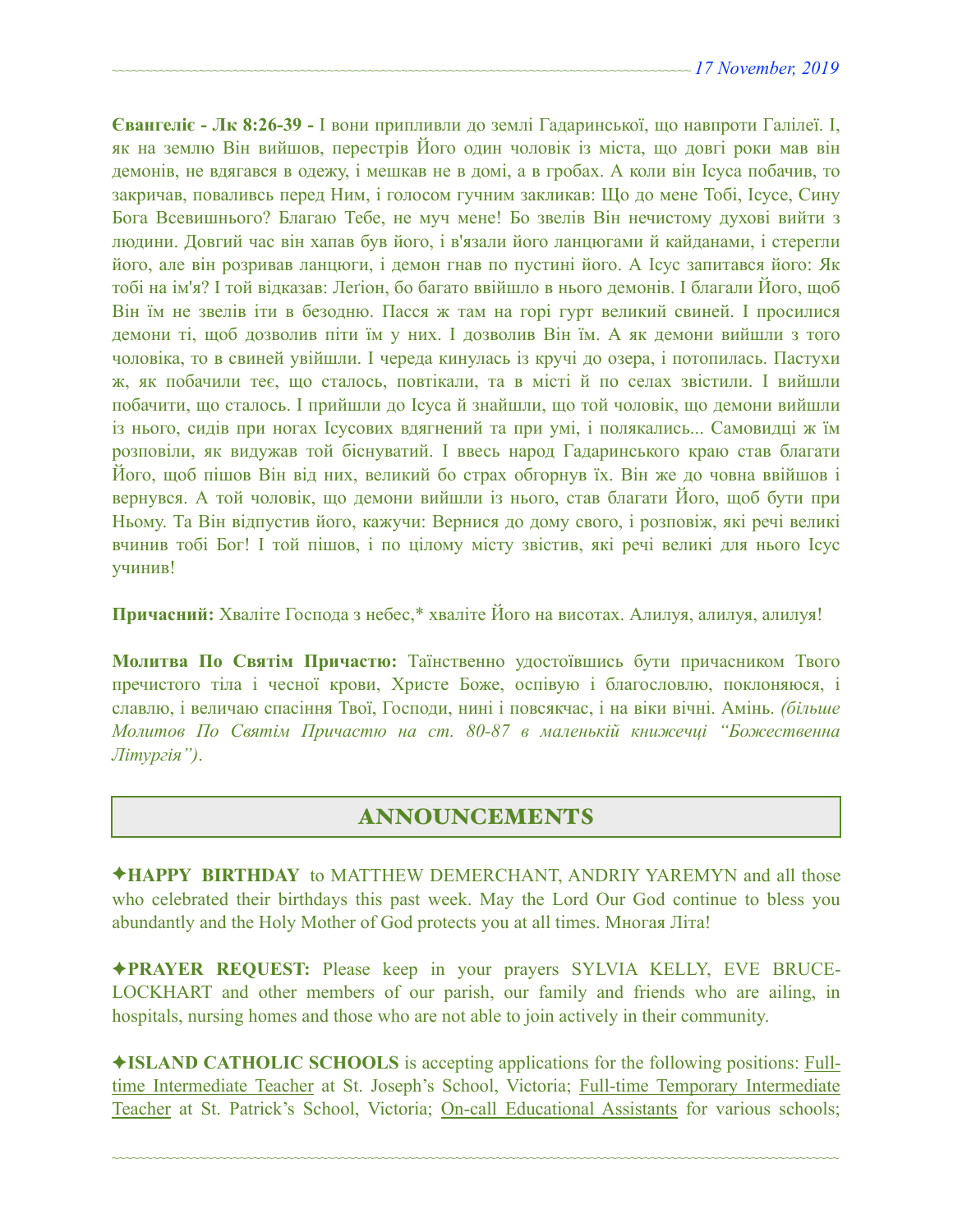After School Care Subs for various schools; Casual Bus Drivers for various schools. Application forms and details are posted at: <http://cisdv.bc.ca/employment-opportunities.php>

✦**VICTORIA COOL AID SOCIETY** is seeking donations of **gently used blankets (twin size is preferable), sleeping bags, warm clothing and winter coats/gear**. As the weather cools down, we are seeing an increased need and any help you could offer would be so much appreciate. Donations can be brought to Rock Bay Landing at 535 Ellice Street or Sandy Merriman House (women's shelter) at 809 Burdett Avenue.

✦**ST. NICHOLAS BOOK STORE:** The Divine Liturgy An Anthology of Worship - **\$25**; "Christ Our Pascha" Catechism of the Ukrainian Catholic Church/"Христос Наша Пасха" Катехизм Української Католицької Церкви - **\$25**; "Sing to Our God" hymn book - **\$15**; Молитовник "Прийдіте Поклонімся" - **\$10;** "The Rosary - The Prayer Rule of the Mother of God in the Ukrainian Catholic Church" - **\$10.** 

✦**PARISH CALENDAR OF BIRTHDAYS & ANNIVERSARIES:** If you would like to be included in our Parish Calendar of Birthday and Anniversary celebrations, please put date in our calendar located at the church vestibule. Each week, we will list the names in our parish bulletin so we can celebrate these happy occasions together!

✦**JOIN OUR CHOIR:** Do you enjoy singing? Please consider joining our St Nicholas Parish Choir and remember that we ALWAYS looking for new members! Contact Motria Koropecky for details at 250.658.3051.

✦**CATECHISM ANNOUNCEMENT:** "*And they were bringing to Him also the infants, in order that He may be touching them; but after the disciples saw it, they rebuked them. But Jesus called them to Himself and said, Let alone the little children to come to Me, and cease hindering them; for of such is the kingdom of God*." We are happy to welcome all children to our St. Nicholas The Wonderworker catechism program. Weekly classes are scheduled Sunday morning during Divine Liturgy. We want your children to learn more about their Catholic faith, sacred scripture, feast days, and religious practices and customs of the Ukrainian Catholic church. If you have any questions, please do not hesitate to contact Marian Chalifoux at 250.507.1005.

✦**THRIFTY'S PRE-PAID FOOD CARDS -** We all have to buy groceries. Why not have 6% of it returned back to the church at no extra charge! Cards are available in \$100, \$200, and \$500 denominations. Talk to Alec after today's liturgy to pre-order your cards. We need to sell A LOT of them! We encourage you to consider purchasing them for yourselves as gifts too.

✦**BE A STEWARD:** Have you ever wondered what more can you do to help our parish? Here are some suggestions: **Steward** of property security; **Steward** of grounds cleaning; **Steward** of cleaning church; **Steward** of church linen; **Steward** of outreach; **Steward** of caring; **Steward** of prayer; **Steward** of service. Quite often, our homebound or senior members, once active in their younger years, want to find purpose in their senior years. It's not only about doing but about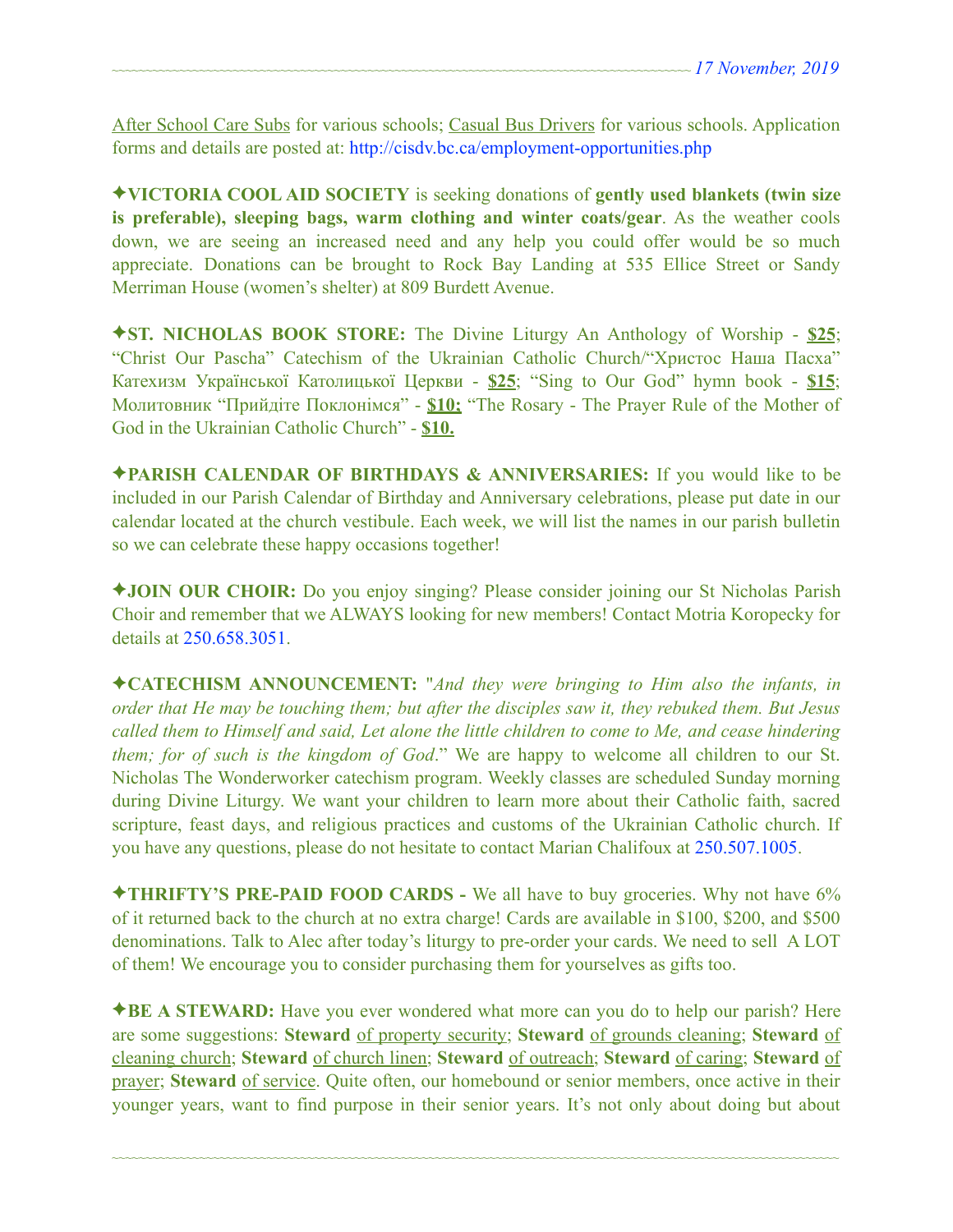"BEING" present to others. Contact Fr. Yuriy **OR** Darlene DeMerchant for more information. You will be amazed how "BEING" can make a difference.

✦**PARISH LIBRARY:** please visit our parish library and browse through the books on spirituality, church history, iconography, history of the Ukrainians in Canada, children's books and more… The library is located in the church vestibule. Please use a library book sign out form when borrowing a book.

✦**SUNDAY COFFEE VOLUNTEERS** act as hosts and serve light refreshments following the Sunday morning Divine Liturgy, providing an opportunity for the faithful to socialize with friends and visitors following their shared worship experience. We thank all of our parishioners who kind volunteer to serve refreshments. Whether you are new to the Parish, or are a long-time members, please join us for coffee. Please speak with Robert if you would like to volunteer.

✦**WE SHARE THE AIR:** Please keep it healthy and fragrant free. Someone in this area is scent-sitive. The chemicals used in scented products can make some people sick, especially those with fragrance sensitivities, asthma, allergies and other respiratory ailments. PLEASE DO NOT \*wear perfume, cologne, lotion, aftershave and other fragrances; \*USE unscented personal care products. Be Sensitive to Others. Thank you for your understanding. *St. Nicholas parish.* 

# ST. PHILIP'S FAST FOR FAMILIES

## **Week 1: Feast of St. Philip**

- 1. Read the Bible passage below, slowly and meditatively, and reflect on it.
- 2. Reflect your own Faith. Take some time in prayer to do this (15 30 minutes) and consider the following questions:
	- How you came to your Faith?
	- What made you continue to believe?
	- Did you have any important faith experiences?
	- How have you experienced God?
	- Do you have a personal relationship with Jesus? If so, what is it like?
- 3. Pray/Sing the Troparion and Kontakion of the Week with your family (see below).
- 4. Read the Bible passage below, again, this time aloud slowly and meditatively with your family.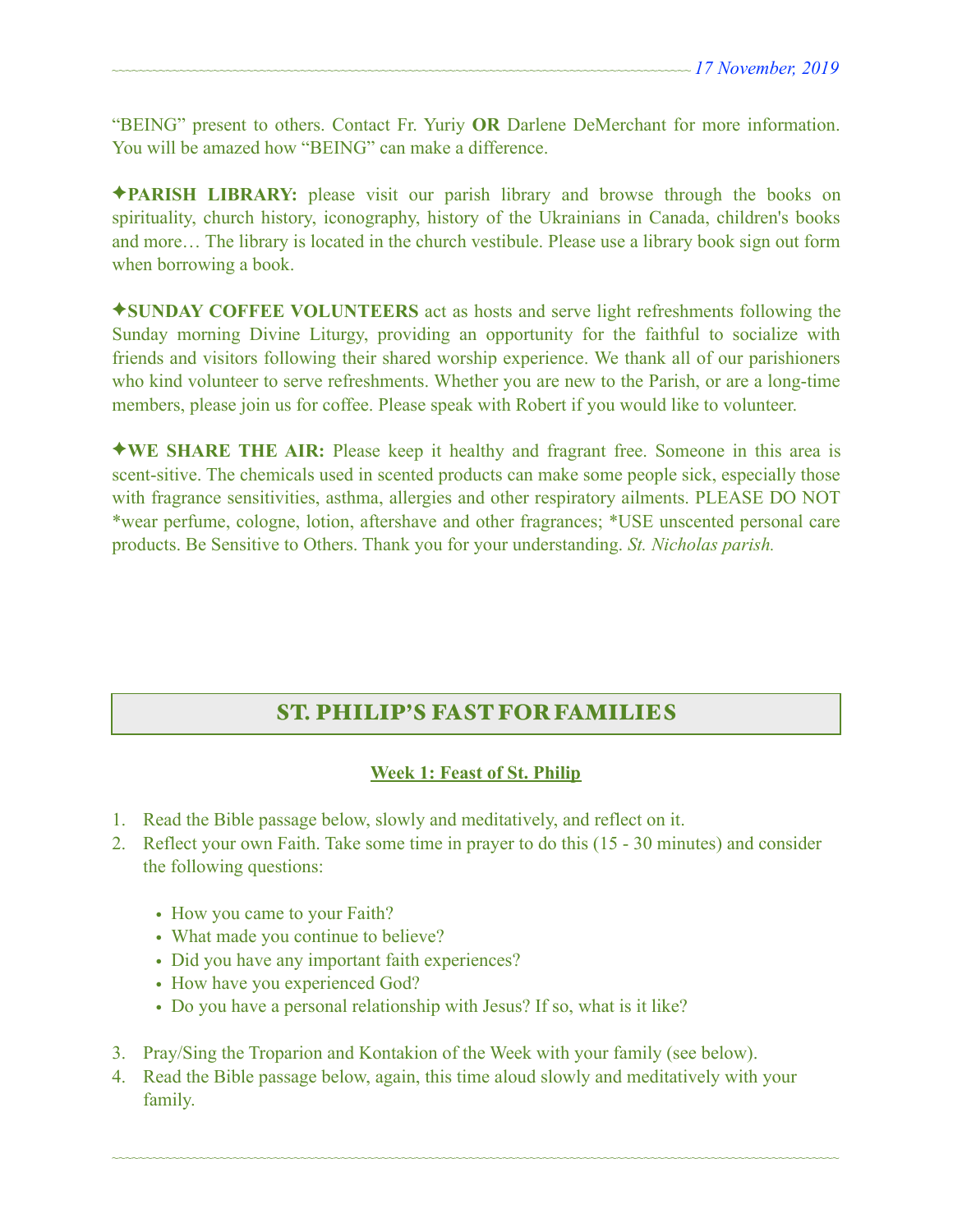- 5. Tell your family member(s) how you were called to Faith.
- 6. Ask them the following questions:
	- If you were to share your Faith with someone, such as a friend, how would you do so?
	- What would you say to your friend about how you experience Jesus?
	- How would you explain why you go to Church?
	- How could you tell your friends about Jesus?
- 7. Brainstorm about St. Philip's Fast projects and activities (e.g. charitable acts) that you can accomplish individually and as a family.
- 8. Conclude by saying the antiphon of St. Philip's Fast

## **Troparion - Tone 3**

O Philip, proclaimer of God's word, The world is adorned and Ethiopia dances for joy For it is arrayed in beauty as with a crown. Ensightened by you it feasts your memory. For you taught all to believe in Christ, Finishing the course of the gospel as is right. And so, Ethiopia boldly lifts its hands to God. Pray to Him to grant great mercy to us.

## **Kontakion - Tone 8**

The God inspired Philip, your friend, disciple and imitator of the Passion, proclaimed You as God to the whole world, O Christ, all merciful. By his intercessions and those of the Mother of God guard your Church and every city from the lawless enemies

*( Anthology for Worship, p.723, 724)* 

**Bible Passage**  Jesus Calls Philip and Nathanael John 1:43-50

 The next day, Jesus decided to leave for Galilee. Finding Philip, he said to him, "Follow me." Philip, like Andrew and Peter, was from the town of Bethsaida.

 Philip found Nathanael and told him, "We have found the one Moses wrote about in the Law, and about whom the prophets also wrote—Jesus of Nazareth, the son of Joseph." "Nazareth! Can anything good come from there?" Nathanael asked. "Come and see," said Philip. When Jesus saw Nathanael approaching, he said of him, "Here is a true Israelite, in whom there is nothing false." "How do you know me?" Nathanael asked. Jesus answered, "I saw you while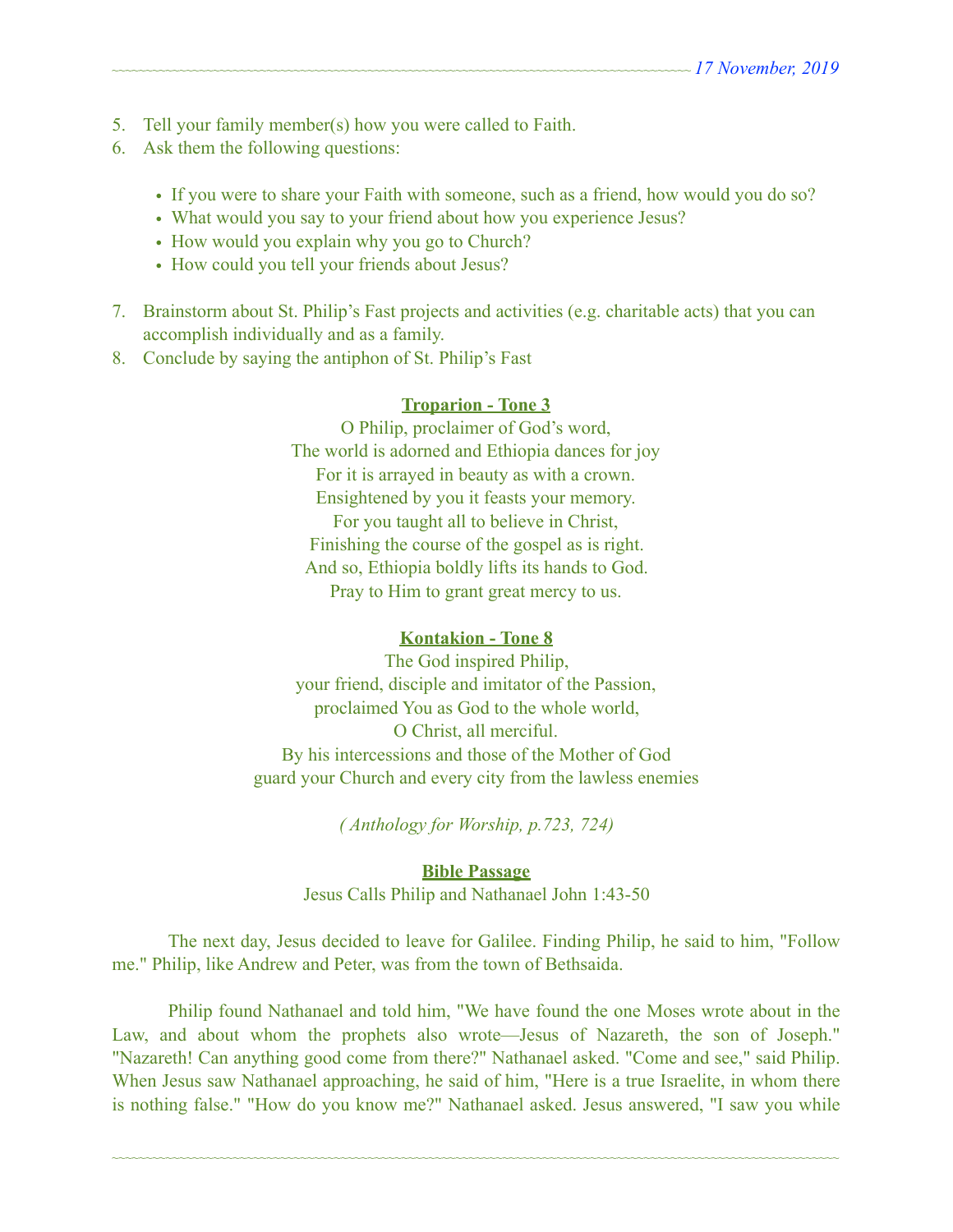you were still under the fig tree before Philip called you." Then Nathanael declared, "Rabbi, you are the Son of God; you are the King of Israel." Jesus said, "You believe because I told you I saw you under the fig tree. You shall see greater things than that." He then added, "I tell you the truth, you shall see heaven open, and the angels of God ascending and descending on the Son of Man."

#### **Antiphon of St. Philip's Fast**

 O Bethlehem, be prepared; Eden is opened to all; O Ephratha, be made ready; for in the cave the tree of life has blossomed forth from the Virgin; for her womb has been shown to be a spiritual paradise, in which is the divine plant, from which having eaten, we will live and not die as Adam did. Christ is born to raise the image that had fallen.

# NO AMOUNT OF WORLD PROGRESS CAN REPLACE FRIENDSHIP

Are the times these days good or bad?

That depends, in part, on how one reads the times.

 On the one hand, technological advances have brought illiteracy levels throughout the world from 90% to only 10%. Advances in science and medicine are allowing people to live longer and healthier lives.

 "These are some of the good things that are happening. I think a lot of it is done out of friendship, out of good intention," Archbishop Borys Gudziak, the Ukrainian Catholic Archeparch of Philadelphia, and the Metropolitan for the Ukrainian Catholic Church in the U.S., said November 7. Gudziak was one of the keynote speakers for the Notre Dame Center for Ethics and Culture 21st annual fall conference, which this year had the theme: "I have called you friends."

 "I don't canonize our times and I don't canonize longevity, but we do appreciate these things," he said.

"And yet the times are not so good," Gudziak added.

 "In fact, they're similar to...what it was in 1914 when the Western world was convinced that progress would lead us to great happiness. Then the massacres began. World wars. The genocides," Gudziak said.

 He noted that for all of our technological and social progress, Americans are lonelier, more depressed and more stressed than ever. In Pennsylvania, one of the states where he serves, the opioid crisis has left people sick, dying, lonely and without hope.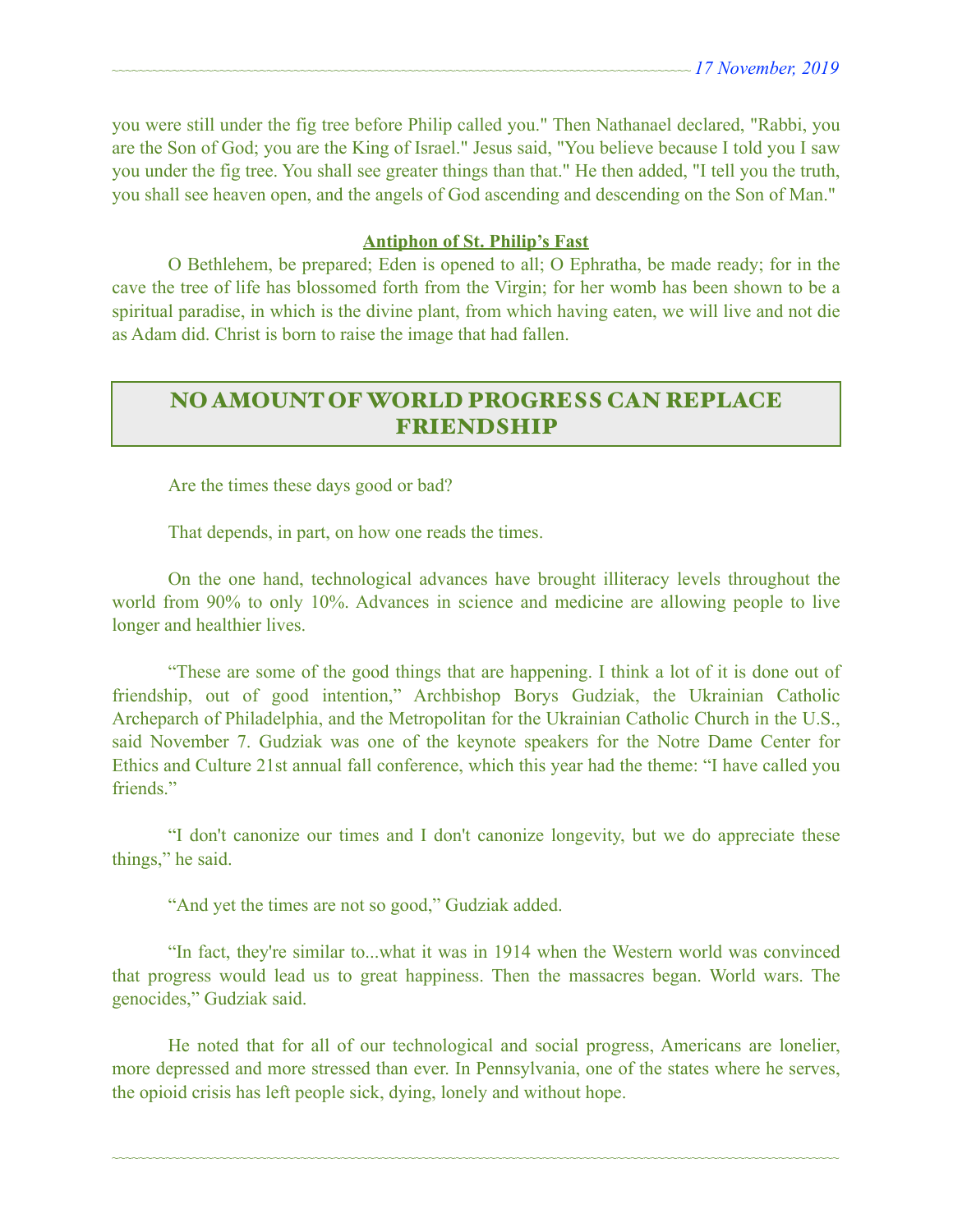"It's important to focus on friendship because no amount of material, educational, technological, industrial welfare can compensate for the relationships that we are called to," he said.

 Gudziak said some of the most profound friendships he's seen are those he witnessed in Soviet Russia before it fell, and those he continues to witness in countries controlled by communism, although these friendships are not easy or without cost.

 "In all of these countries that were or continue to be communist, where millions of people were killed, where the system killed systematically, people over generations developed a reflex to put on a mask, put up a facade, build a wall because the outside world is dangerous," Gudziak said.

 Families are encouraged to inform authorities against each other in communist countries, "so people in the family don't say things, because you can't trust. It becomes like a radiation."

 "You can't taste it, has no smell, no color, but it mutates the genes. There's an extra fear chromosome. It's a reflex. You can't control it. Two billion people have an added obstacle to cultivate profound friendship."

 And yet it was in these oppressive conditions in Soviet Russia that the Ukrainian Catholic Church, while it lost many members, grew deep roots and bonds of friendship among those that remained.

 "(T)he Ukrainian Greek Catholic Church, which had about 4 million members in 1939, with 3,000 priests, was totally - on a visible level - liquidated," Gudziak said.

 "In 1945-46 all the bishops were arrested, hundreds of priests with their families were deported to Siberia. The church was rendered illegal and it remained the biggest illegal church in the world for 43 years until 1989. And it was very reduced. By 1989 there were only 300 priests left," he said.

"But what a community it was! Forged in that fire of persecution," he added.

 When he met the underground Church, Gudziak said everything was stripped to the bare minimum - bishops had jobs as ambulance drivers or coal workers, there were no schools or churches or official institutions of any kind. The bishops didn't even know one another's names, because it was too dangerous to tell someone your name in underground seminary.

 "And yet they were profoundly friends of Christ, and it was an incredible, intense relationship of those in the underground," Gudziak said.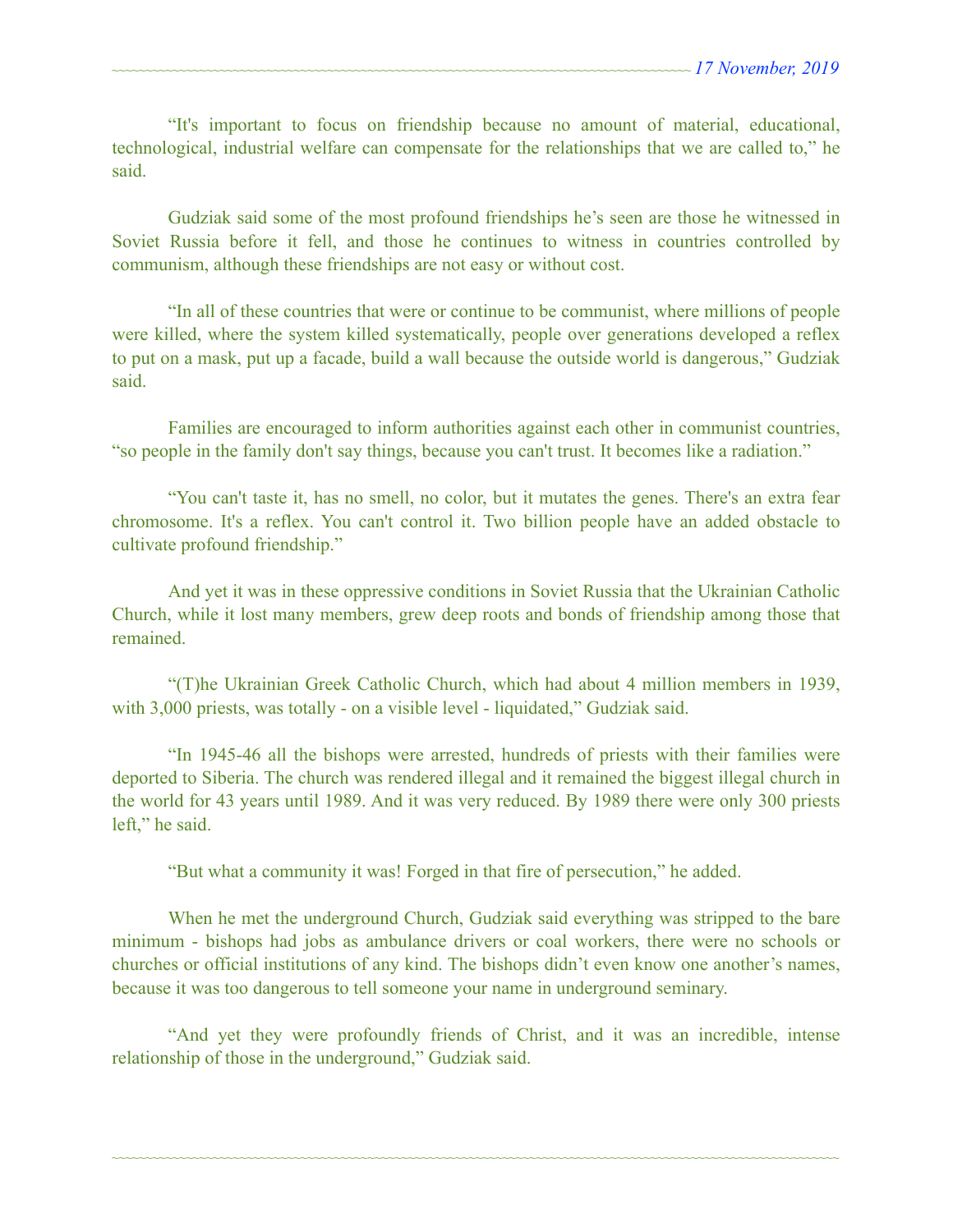"The friendship was not just kind of a nice thing, it cost profoundly to be a friend of Christ in an atheist totalitarian system," he said. "It cost to pass down the faith to your children. But the fruits are amazing."

 The Ukranian Catholic Church now again has 3,000 priests, 5 million members and 800 seminarians.

 The story of the Ukranian Catholic Church is important because "it's the story of the cross," Gudziak told CNA in an interview.

 "I think the story of the Ukrainian Greek Catholic Church, its persecution, its underground life, its survival...it's not a philosophy, it's a story of human faithfulness to God...the faithfulness of concrete people to God and to each other."

 From the beginning of humanity, God has been teaching human beings about true friendship, Gudziak noted in his talk.

 "From the scriptures we know from our faith, we experience that the Lord so yearns to make us his friends. Moses had a special privilege to see face-to-face. Abraham was called a friend. The value of friendship was modeled by David and Jonathan," he said.

 "Then, Jesus came to us. Our faith, our church, our theology, our civilization is based on this incredible gesture that God comes to be close, to convey his divinity. He sits next to us," he said.

 "What a God, what a Lord, and what is He conveying? He's conveying the divine life shared by the Father, Son, and Holy Spirit. Friendship...motivates the Father to send his Son into (the world's) grime, into our anxiety, our sin, the pitch blackness that we can create, into our hell, into our death, to create relationship, to create trust, intimacy, to establish an alliance."

 "Friendship," he said, "is the school of the spiritual life which reflects the gift of relationship that we have, by virtue of being created in the image and likeness of God. God is triune. He's personal and there's relationship. We as persons are called to relationship. We're called to friendship."

 Besides his appointments in the U.S., Gudziak also serves as the president of the Ukrainian Catholic University in Lviv, Ukraine. In striving to teach their students about true friendship, the university invites academics as well as students with disabilities into its classes and campus, he said.

 "Not because they need us, because they need our social handout, but because the children of God with special needs have special gifts. They don't care where you got your Ph.D.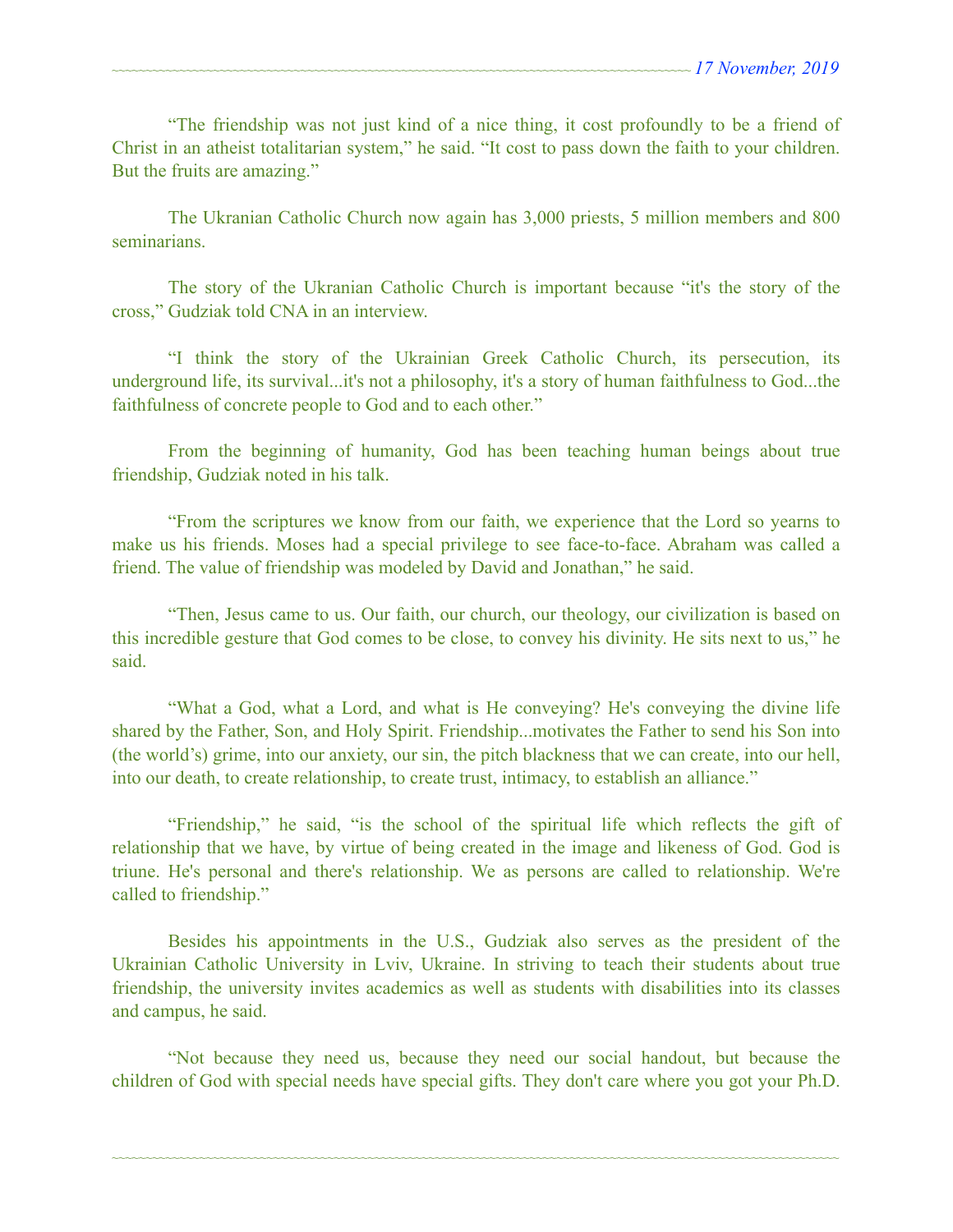or how many publications you have. They don't notice how rich or poor you are or, which title you carry," he said.

 "They have one basic question: Can you love?...There's no more important pedagogical question."

 In a world increasingly divided along political, religious and other ideological lines, Gudziak told CNA it is all the more important that Christians reflect on God's friendship to us, and in turn our friendship with him and with others.

 "I think ever since The Enlightenment, when we've really been focusing a lot on ideas, there's a tendency for ideas to become ideologies. And our consciousness in the Western world is very intellectualized, and our relationships can become abstract. They can be categorized according to different positions, world views, and they're in our head," he said.

 "If we look carefully at the Gospels and listen to Jesus, he doesn't speak about grand ideas. He talks about the Father, the Holy Spirit. He talks about relationships," he added. "He talks about persons and interaction among persons, and he uses very personal, very concrete examples and stories to teach about life. He doesn't start from ideas and systems and ideologies and systems."

 In his talk at the conference, Gudziak noted that Jesus became friends with "very concrete people, Peter and John and Nathaniel. It's not an ideology, it's not a system. There weren't too many buildings there in Jesus's time, nor in Paul's or for 300 years."

 "So maybe if we lose the buildings and the endowments and the properties, maybe that's not the end of things, if we can recover or develop more profoundly our friendship."

[catholicnewsagency.com](http://catholicnewsagency.com) 

# ON PHILIP'S FAST

## *4) The Expectation of the Saviour.*

*#175* Liturgically the Church re-creates the expectation of the Saviour in the history of salvation by means of the Fast that begins on November 15, the day after the feast of the apostle Philip. This Fast lasts until the Nativity of Christ, and is appropriately called the *Nativity Fast*, or popularly, *Saint Philip's Fast* (in Ukrainian, *Pylypivka*). During the course of this Fast, the Church prepares us for the luminous feast of the Nativity of Christ, reminding us of the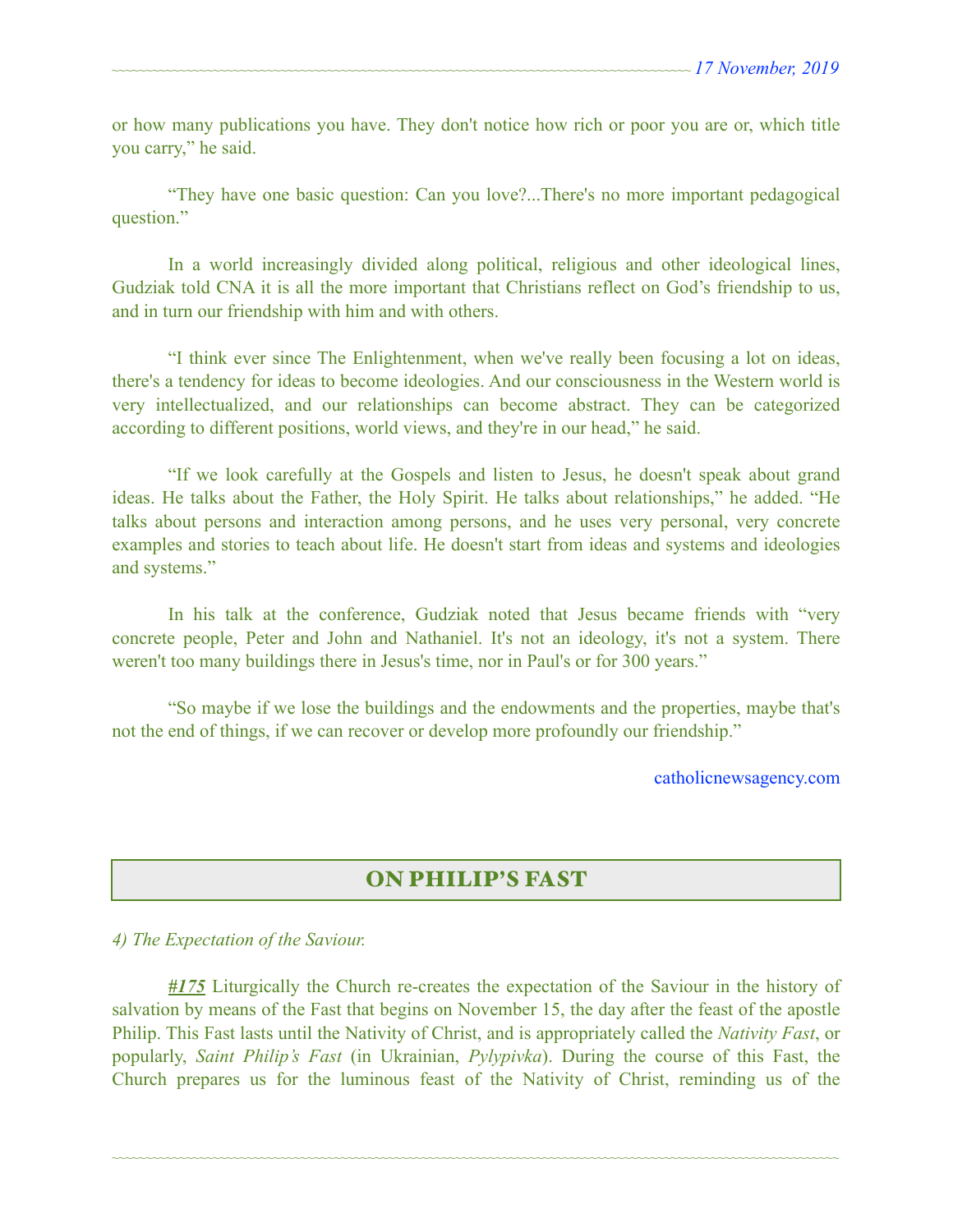consequences of Adam's sinful lack of self-control: "Refusing to fast, the first Adam tastes of the death-bearing tree".

*#176* The reading of the holy Gospel on the feast of the apostle Philip is full of hope for salvation (see *Jn. 1:43-51*). Philip invites Nathaniel to become better acquainted with Jesus of Nazareth. However, Nathaniel has one reservation: "Can anything *good* come from Nazareth?" To this Philip replies: "Come and see" (*Jn. 1:45-46*, emphasis added). Having met Christ, Nathaniel's reservation dissipates. Herein is the task for every Christian" "to come and see," in other words, to draw near to Christ in order to know him.

*#177* This expectation of the Messiah and the drawing near to him are fulfilled in the person of the Virgin Mary from Nazareth. Before all ages she was chosen by God. Mary, who in accordance with Tradition was introduced into the temple as a young child, spiritually grew into the "handmaid of the Lord." God progressively prepared her to become the womb, the ark, the temple, and the dwelling place for the uncontainable God. "By the good will of God the Father, the Most Holy Spirit prepared a dwelling-place in her for God the Word." Mary became the *tabernacle* in which the Word of God came to dwell in the fullness of time: "The Word became flesh and lived among us" (*Jn. 1:14*). In celebrating the Entrance of the Mother of God in to the Temple in Jerusalem (November 21), Christians are called to follow her example, allowing the Lord to prepare them so that they may worthily receive God incarnate into the tabernacle of their hearts.

~~~~~~~~~~~~~~~~~~~~~~~~~~~~~~~~~~~~~~~~~~~~~~~~~~~~~~~~~~~~~~~~~~~~~~~~~~~~~~~~~~~~~~~~~~~~~~~~~~~~~~~~~~~~

#### *from the Catechism of the Ukrainian Catholic Church "Christ Our Pascha"*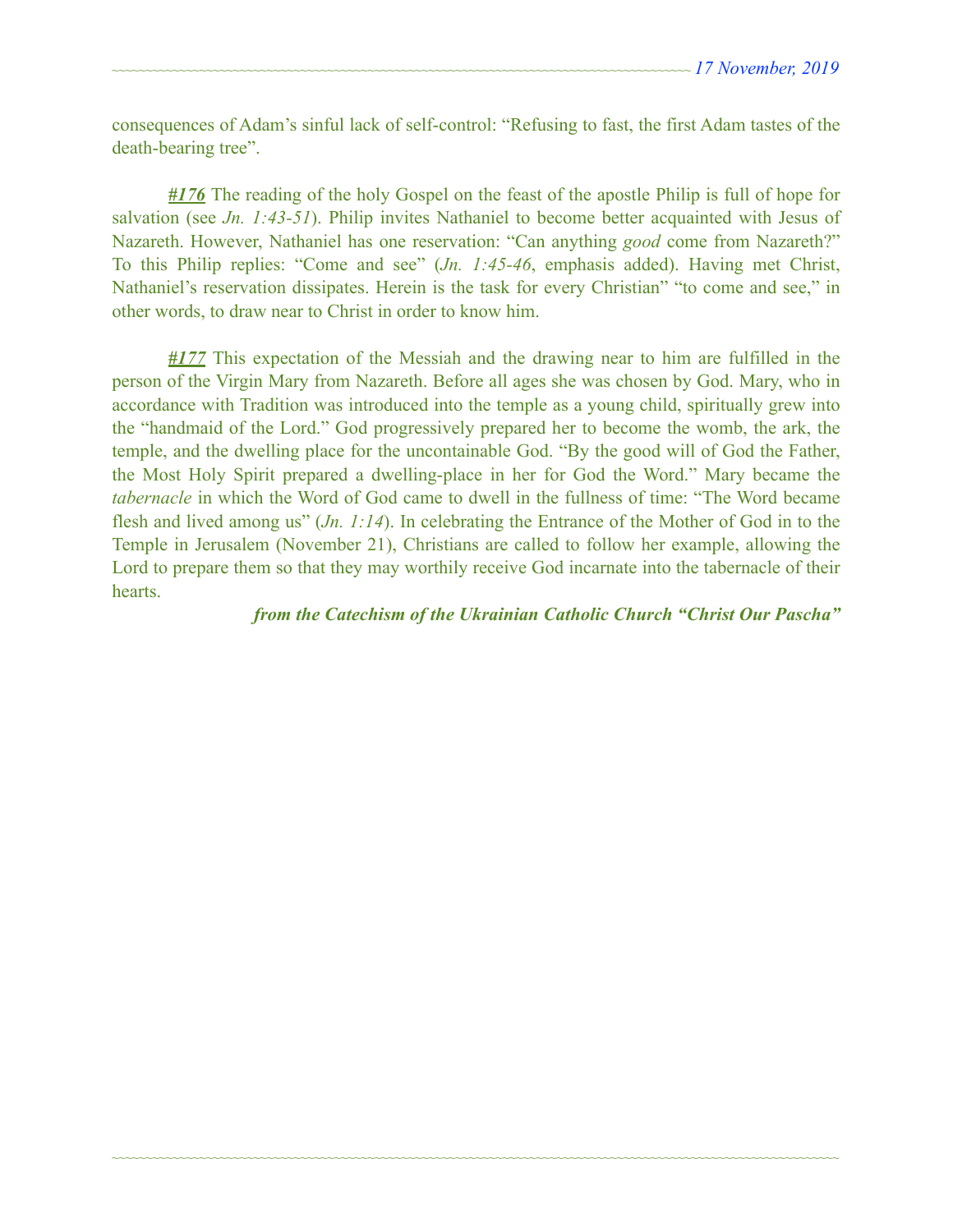Saturday, December 14 / 11:00 am - 2:00 pm

| <b>FOOD PREPARATION SCHEDULE</b> |                                                 |                            |                                        |  |  |
|----------------------------------|-------------------------------------------------|----------------------------|----------------------------------------|--|--|
| <b>DATE</b>                      | <b>TASK</b>                                     | <b>TIME</b>                | <b>VOLUNTEERS</b>                      |  |  |
| <b>Tue. Nov. 19</b>              | Steam & rib cabbage                             | $8:30 - 12:30$ pm          | Need 5-6 volunteers                    |  |  |
| <b>Thu. Nov. 21</b>              | Make cabbage rolls                              | $8:30 - 12:00$ pm          | Lunch served. Need<br>12-15 volunteers |  |  |
| Sat. Nov. 23                     | Package cooked cabbage rolls                    | $10:30 - 12:00 \text{ pm}$ | Need 2-3 volunteers                    |  |  |
| Mon. Nov. 25                     | Prep. sauerkraut & cottage<br>cheese for pyrohy | $9:00 - 11:30$ am          | Need 3-4 volunteers                    |  |  |
| <b>Tue, Nov. 27</b>              | Make pyrohy ball<br>filling                     | $9:00 - 12:00$ pm          | Need 4-5 volunteers                    |  |  |
| Wed. Nov. 28                     | Make pyrohy                                     | $8:30 - 1:30$ pm           | Lunch served. Need<br>$25+$ volunteers |  |  |
| Fri. Nov. 29                     | Bag frozen pyrohy                               | $10:00 - 12:00$ pm         | Need 3-4 volunteers                    |  |  |

As always your assistance in helping out with the preparations for our Christmas Food Fair is very much appreciated as this is a major fundraiser for our parish. Please invite your friends and other family members to help with the various food prep, specially to make pyrohy and cabbage rolls. For more information contact Robert Herchak @ 250.386.7872 or @ [rlherchak@gmail.com](mailto:rlherchak@gmail.com)